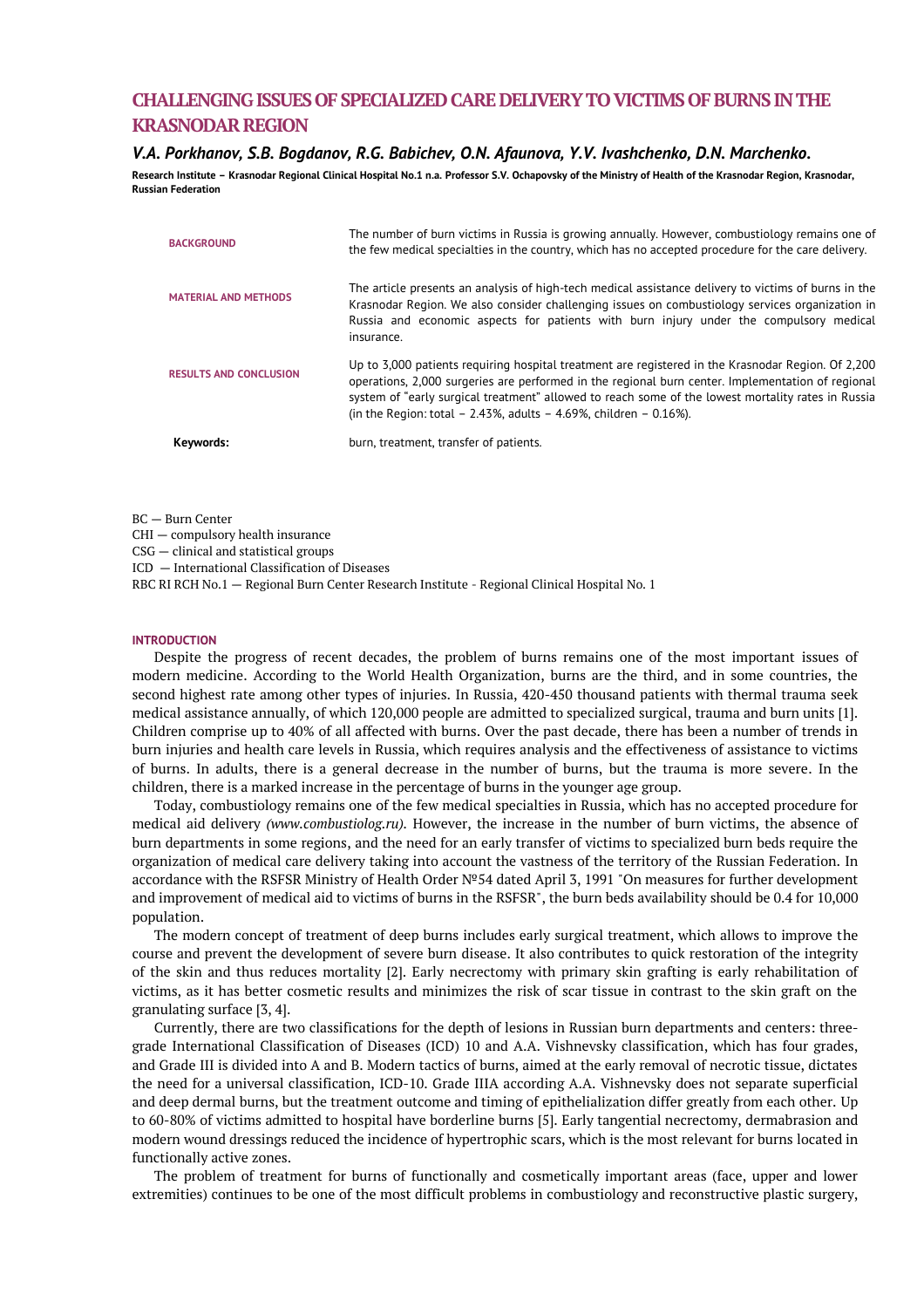because of the special importance of these locations in the aesthetic and functional point of view [6-9].

The forgoing demonstrates the importance and reasonability of further study of organizational issues, treatment, early transfer to specialized beds of patients with burn injury, analysis of the immediate and long-term results of treatment, and determines the relevance of the present study.

**Aim of study:** to develop a regional system of organization of assistance to victims of burns.

**Objectives:** 1) to analyze the number of patients with burn injury, hospitalized in the Krasnodar Region; 2) to develop a system for early registration of burn patients in the Krasnodar Region; 3) to create an algorithm of transfer for patients with burns from surgical and trauma beds to the Krasnodar Regional Burn Center (KRBC); 4) to study causes and terms of mortality in patients with burn injury in the Krasnodar Region.

#### **MATERIAL AND METHODS**

Forty five specialized burn beds were organized by 2016 while the normal number of beds is 206. Specialized beds were organized only at RBC RI RCH No.1. Thus, the number of beds is 0.09 for 10, 000 population.

Given the age structure, 42 specialized children and 168 adult beds are required. Since 2009, there have been 45 burn beds (20 children and 25 adults) in the Region. There is a decrease in the number of beds over time: there were 107 specialized beds in 2005.

Reduced number of burn beds is associated with some legislative acts, one of which is the order of the Ministry of Health to organize combustiologic beds in regional and territorial centers. Thus, in the major cities of Krasnodar region, such as Sochi, Novorossiysk, Armavir, Yeisk specialized burn beds have been reduced since 2005. The most pressing issue was the earlier transfer of patients to specialized beds.

In Krasnodar Burn Department and then in the Center, early surgical treatment has been adopted since 1995. In 2015, 87% of burn victims were treated by this method. The exception was patients with late arrival in hospital and victims with severe "age" comorbidity.

Since 2009, the Center has actively begun using wound dressings for all victims. Early necrectomy and dermoabrasion with wound dressings followed by self-epithelialization of burn wounds were adopted.

On August 14, 2009 the Order no. 2039 "On the improvement of care for children and adult population of Krasnodar Krai with burn trauma" was issued by the Department of Krasnodar Region in order to provide early treatment of all victims of Krasnodar Region, early transfer to specialized beds, improvement of the functional and cosmetic results of treatment in the Region. One of the main guides of the order are: the establishment of the consultation office in the Burn Center; hospitalization in trauma and surgical wards within 3 days after the injury to clean surgical beds; registration of intensive care burn patients in the Burn Center; registration of burn patients from hospitals of the Krasnodar Region with the presence of burns, requiring early surgical treatment; early surgical treatment only in the BC; autoplasty in children in the BC; autoplasty in adults (area of up to 3%) in the localities only after consultation with the BC.

Until 2014, the payment of treatment was provided with CHI based on the standards of care which regulated area, depth of the burn and the age of victims (12 children and 12 adult standards). Since 2014, standards have been replaced by clinical and statistical groups (CSG), which led to a decrease in funding for the CHI system by 69%. In 2014-2015, two groups of CSG were funded through CHI system *(G* 10.33.242 and *G* 10.33.243), which united burns and frostbite, and did not distributed patients according to the affected area (Table 1). Since 2016, 7 groups of CSG have been introduced and distributed patients according to the area and depth of lesion, with increasing rates of funding. *Table 1*

|                                     |                     | RBC RI RCH No.1          | Regional districts       |
|-------------------------------------|---------------------|--------------------------|--------------------------|
| Total deaths - 92 (children - 3)    |                     | 43 (children - 3)        | 49 (children - 0)        |
| Cause of death                      | Burn shock          | 9                        | 40                       |
|                                     | Burn toxemia        | 15                       | 9                        |
|                                     | Sepsis and MOF      | 29                       | $\overline{\phantom{a}}$ |
| 24 hours after injury               | Up to 5 days        | 9                        | 42                       |
|                                     | From 6 to 10 days   | 15                       |                          |
|                                     | From 11 to 20 days  | 11                       | $\overline{\phantom{a}}$ |
|                                     | From 21 and more    | 8                        | $\overline{\phantom{a}}$ |
| Distribution according to<br>lesion | Up to 10%           | 2                        | 1                        |
| area (ICD-10)                       | From 10 to 19%      | 6                        | 3                        |
|                                     | From 20 to 30%      | 4                        | $\overline{2}$           |
|                                     | Over 30%            | 31                       | 43                       |
| Distribution by age                 | Up to 1 year        |                          | $\overline{\phantom{a}}$ |
|                                     | From 1 to 17 years  | $\overline{\phantom{a}}$ | $\overline{\phantom{a}}$ |
|                                     | From 18 to 29 years | 3                        | $\mathbf{1}$             |
|                                     | From 30 to 49 years | 10                       | 11                       |
|                                     | From 50 and older   | 27                       | 37                       |

**Analysis of patients who died in the region (cause of death, time after the injury, age, lesion area)**

MOF – multiple organ failure; RBC RI RCH No.1 — Regional Burn Center Research Institute - Regional Clinical Hospital No. 1

#### **RESULTS AND DISCUSSION**

Results and indicators of treatment for patients with burn injury after the starting up of the regional order are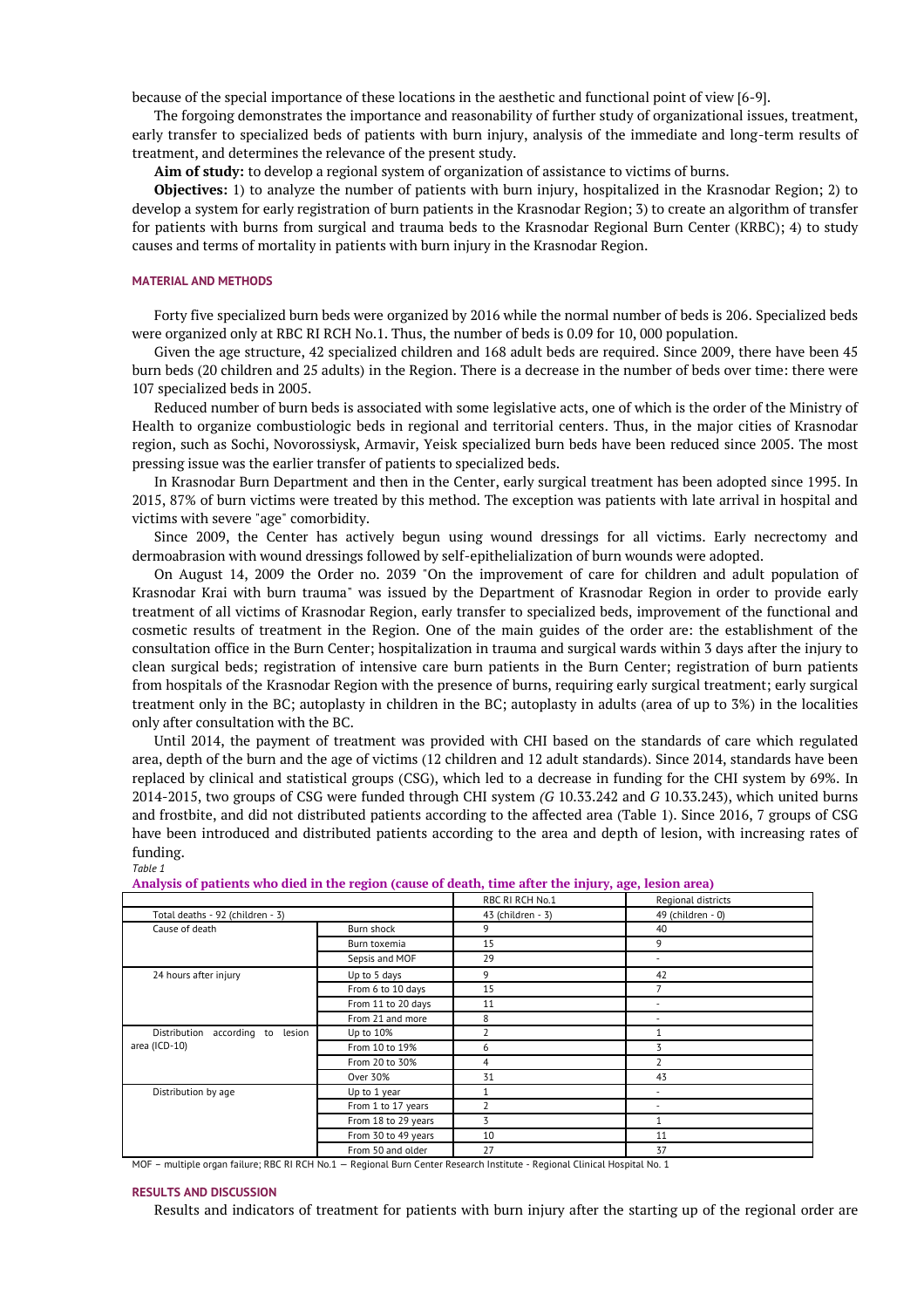presented in Table. 2. The medical assistance is provided in 44 localities of the Region. Necrotomy and necrectomy are performed in districts. Skin autoplasty is performed only in adults with granulating wounds. 5.5 million people live in the Krasnodar Region. Specialized assistance is provided only in Regional Burn Center. Given the above, we consider it reasonable to analyze and compare the mortality rates not only in burn centers and departments of Russia, but also analyzing all hospitalized patients in Russia. In the Krasnodar Region, 95% mortality is observed within first 3 days after the injury and in patients older than 50 years or with a lesion area more than 50% (see Table 1). *Table r*

| Number<br>of                        | Year                                            |                  |                  |                  |                  |                  |  |
|-------------------------------------|-------------------------------------------------|------------------|------------------|------------------|------------------|------------------|--|
| patients                            | 2010                                            | 2011             | 2012             | 2013             | 2014             | 2015             |  |
| Hospitalized patients in the Region |                                                 |                  |                  |                  |                  |                  |  |
| Total                               | 2871                                            | 2844             | 2872             | 3149             | 3606             | 3779             |  |
| Children                            | 1318                                            | 1553             | 1637             | 1711             | 1415             | 1882             |  |
| Adults                              | 1553                                            | 1587             | 1592             | 1438             | 2050             | 1897             |  |
|                                     | Hospitalized patients in the regional districts |                  |                  |                  |                  |                  |  |
| Total                               | 1820                                            | 1710             | 1722             | 1873             | 2386             | 2559             |  |
| Children                            | 793                                             | 919              | 1055             | 1036             | 780              | 1235             |  |
| Adults                              | 1027                                            | 1087             | 1006             | 837              | 1606             | 1324             |  |
|                                     | Hospitalized patients in burn centers           |                  |                  |                  |                  |                  |  |
| Total                               | 1051                                            | 1134             | 1150             | 1276             | 1220             | 1220             |  |
| Children                            | 525                                             | 634              | 582              | 675              | 635              | 647              |  |
| Adults                              | 526                                             | 500              | 568              | 601              | 585              | 573              |  |
| Operations performed                |                                                 |                  |                  |                  |                  |                  |  |
| Total                               | 1709                                            | 1602             | 1594             | 2218             | 2117             | 2311             |  |
| In districts                        | 164                                             | 94               | 75               | 265              | 287              | 367              |  |
| In BC                               | 1545                                            | 1508             | 1519             | 1953             | 1830             | 1944             |  |
|                                     | Lethal outcomes (children)                      |                  |                  |                  |                  |                  |  |
| Total                               | 97(1)                                           | 118 (8)          | 105 (9)          | 128 (10)         | 103(7)           | 92(3)            |  |
| In districts                        | 69 (0)                                          | 69 (4)           | 54(1)            | 56(2)            | 48 (3)           | 49 (0)           |  |
| In BC                               | 28(1)                                           | 49 (4)           | 51(8)            | 72 (8)           | 55(4)            | 43(3)            |  |
| Lethality rate, % (adults/children) |                                                 |                  |                  |                  |                  |                  |  |
| Region                              | 3,38<br>(6, 18/0, 08)                           | 3,87 (6,93/0,51) | 3,66 (6,03/0,55) | 4,06 (8,21/0,58) | 2,91 (4,38/0,49) | 2,43 (4,69/0,16) |  |
| <b>Burn Center</b>                  | 2,73 (5,13/0,19)                                | 4,32 (9,00/0,63) | 4,43 (7,57/1,37) | 5,64 (10,64/1,8) | 4,51 (8,71/0,63) | 3,5 (6,98/0,46)  |  |
|                                     |                                                 |                  |                  |                  |                  |                  |  |

|  |  | Indicators of medical assistance in the Krasnodar Region in 2010-2015 |  |
|--|--|-----------------------------------------------------------------------|--|
|  |  |                                                                       |  |

Note: BC — Burn Center

During 2015, theBOC presented 1,250 cases in CHI system costing 79,866,121.67 rub. With the introduction of new tariffs and groups of CSG in January 2016, the average cost per case compared to 2015 amounted to 188% (Table 3). To optimize billing in CHI system, each region uses tariff agreements, taking into account indicators: index of supervision, index of relative input intensities, management factor and institution rate.